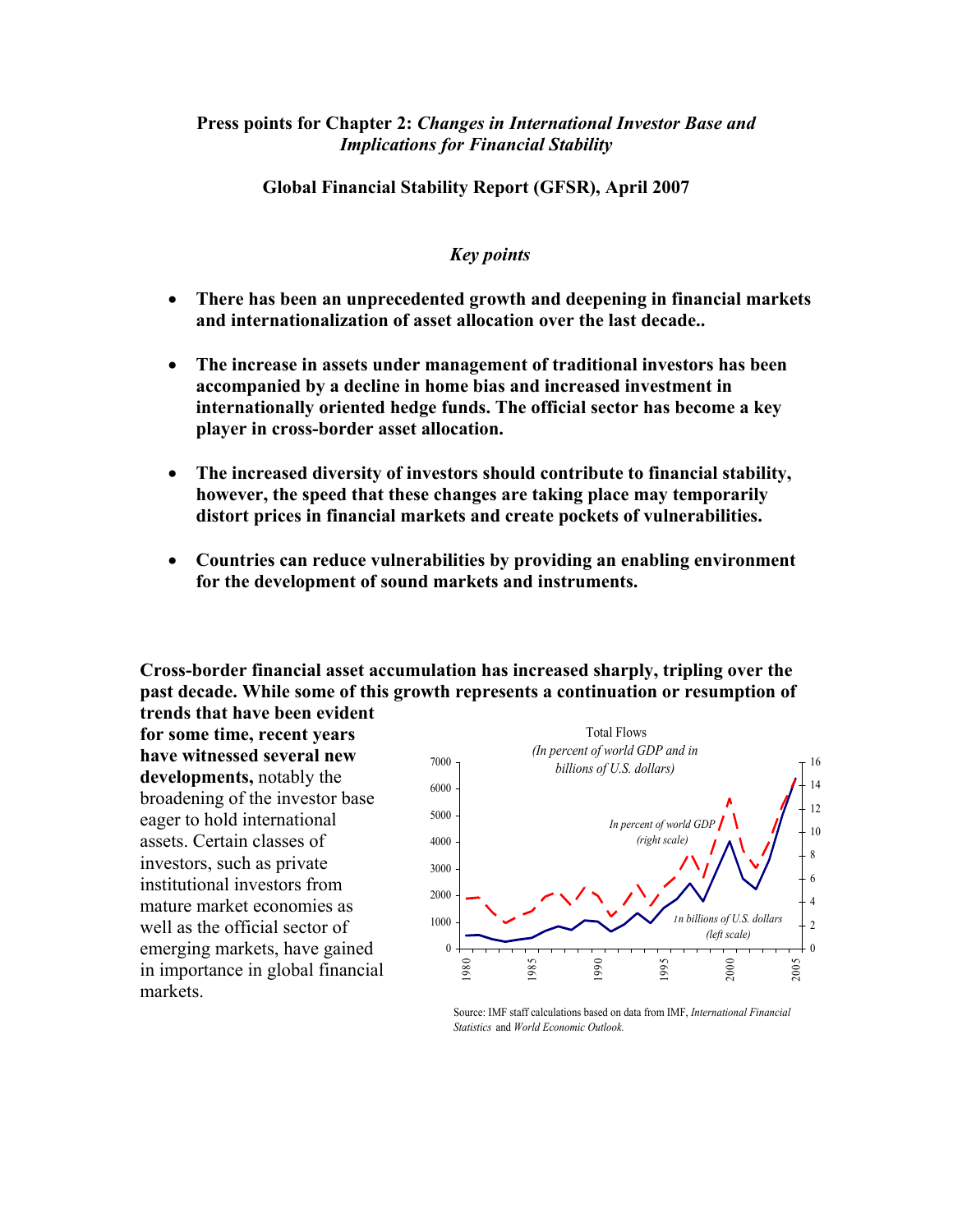## **Several factors have affected the level and nature of cross-border financial flows:**

¾ **There has been rapid growth in assets under management of mature market institutional investors.** Their assets under management have more than doubled

over the past decade to about US\$53 trillion in 2005 with institutional investors in the United States accounting for about half of the share and in continental Europe for more than a quarter, followed by Japan and the U.K. Within conventional investment management, pension fund assets managed by institutional investors have expanded significantly.



Sources: International Financial Services, London; OECD; and IMF staff estimates.

- ¾ **The asset allocation behavior of institutional investors has changed. There has been a decline in home bias** (portfolio allocations biased towards the home country), evident in portfolio equity and debt holdings. **There has also been an increasing reliance on hedge funds as a vehicle to achieve higher returns.**  Pension funds and funds of hedge funds have become increasingly important investors in hedge funds. According to market estimates, assets under management of the hedge fund industry, though small compared to other institutional investors, have grown from US\$30 billion in 1990 to more than US\$1.4 trillion at the end of 2005. Global institutional investors' capital allocated to hedge funds is estimated at US\$360 billion at the end of 2005, representing 30 percent of total hedge fund assets.
- ¾ **The official sector in emerging markets, particularly central banks and sovereign wealth funds have become key players in cross-border asset allocation and has contributed to the financing of the global imbalances.** Gross official reserves have more than doubled since 2002 to reach nearly US\$5.0 trillion by September 2006. In addition, the governments of commodity producing countries have become large investors in financial instruments, in particular bonds and equities, through sovereign wealth funds. Market estimates indicate that these funds manage more than US\$1.4 trillion.

**The diversity of assets, source countries, and investor types now involved in crossborder asset accumulation suggests that this form of globalization should support financial stability. Long-time horizons and lower leverage of institutional investors imply greater propensity to ride out market volatility. That said, the speed that these changes are taking place and the sheer size of capital flows may temporarily**